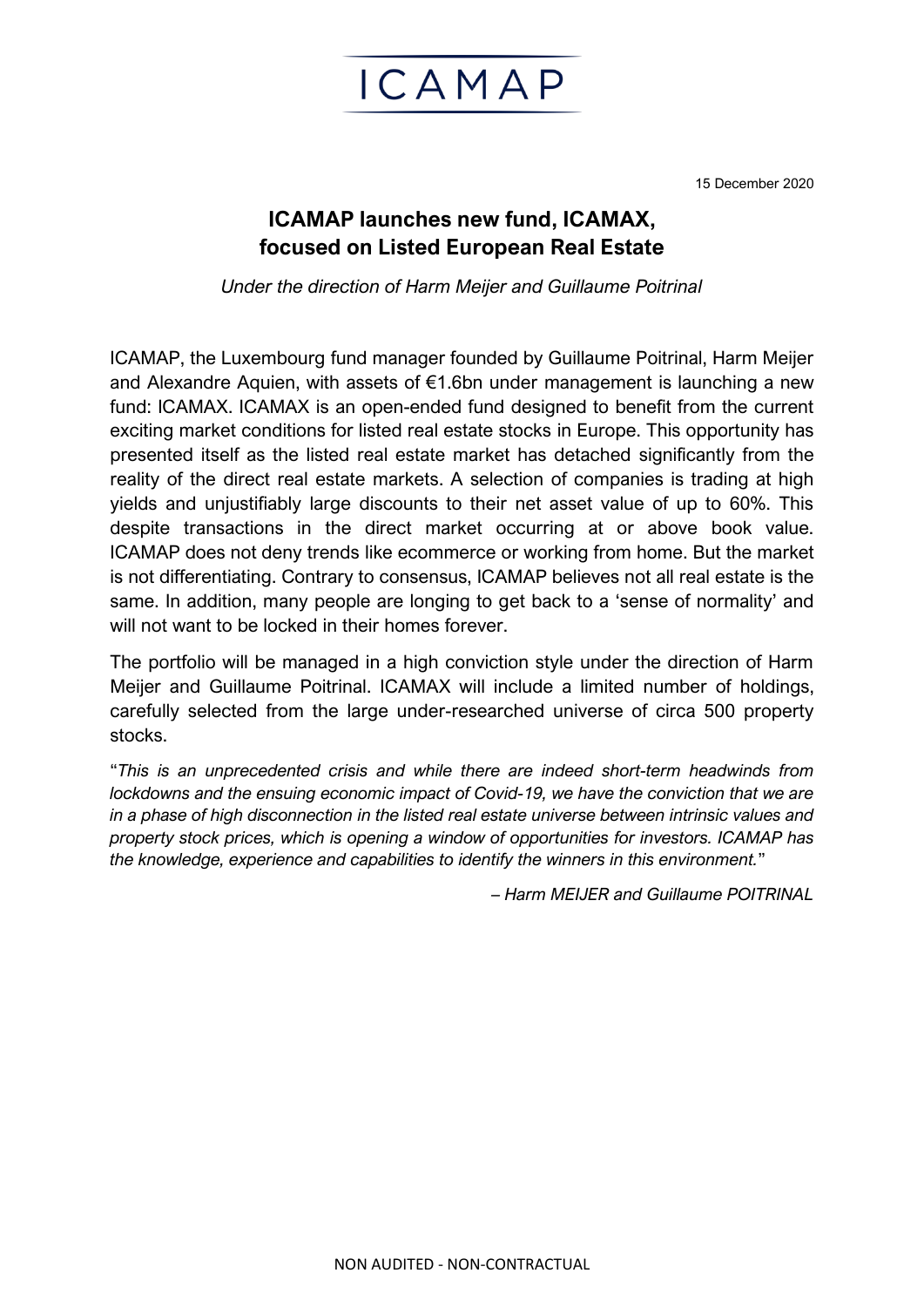

▪ Harm Meijer, aged 45, founding partner of ICAMAP and managing director of ICAMAP Advisory. Currently Supervisory Board Member of NSI N.V. and Chairman of easyHotel and has chaired various sub-committees of the EPRA. He has over 20 years of listed real estate expertise. In addition, he has been #1 sell-side research analyst over 5 consecutive years in both "Institutional Investors" and "Extel" rankings during his time as Head of Real Estate Research at JP Morgan Cazenove, where he was Managing Director<sup>i</sup>.

ICAMAP

Guillaume Poitrinal, aged 52, founding partner, Chairman and portfolio manager of ICAMAP. He spent 18 years at Unibail-Rodamco, the largest European property company, including 8 years as CEO and Chairman. During his tenure, the company's shares delivered a 16.2% annualised return to investors, outperforming the EPRA Euro Zone Index (5.0% per annum) and the CAC40 index (3.5% per annum). He is currently a Board Member of Icade and is also overseeing the ICAWOOD investments, an exclusive alliance of ICAMAP and  $WO<sub>2</sub>$  (formerly the Woodeum Group) to develop low carbon offices in the Greater Paris region.

## **About ICAMAP**

ICAMAP is an independent asset management firm founded and co-owned by Guillaume Poitrinal, Harm Meijer, and Alexandre Aquien with c. €1.6bn of equity under management. ICAMAP has offices in Paris, London and Luxembourg. Its first real estate fund, ICAMAP Investors I, was raised in 2014 with institutional investors from around the globe. It is a c.€800m fund focused on active value-oriented investments in small and mid-cap European real estate companies, listed and private. The second fund, ICAWOOD, is a  $\epsilon$ 750m fund focused on developing low carbon offices in the greater Paris region.

ICAMAP, together with ICAMAP Advisory and ICAMAP Advisory France, has a highly qualified team of 19 people focused on real estate with diverse backgrounds, from Unibail-Rodamco to Goldman Sachs, and strong track records.

## **Contact**

John van Marle Director of Fund Raising and Investor Relations, ICAMAP Advisory, [vanmarle@icamapadvisory.com](mailto:vanmarle@icamapadvisory.com)